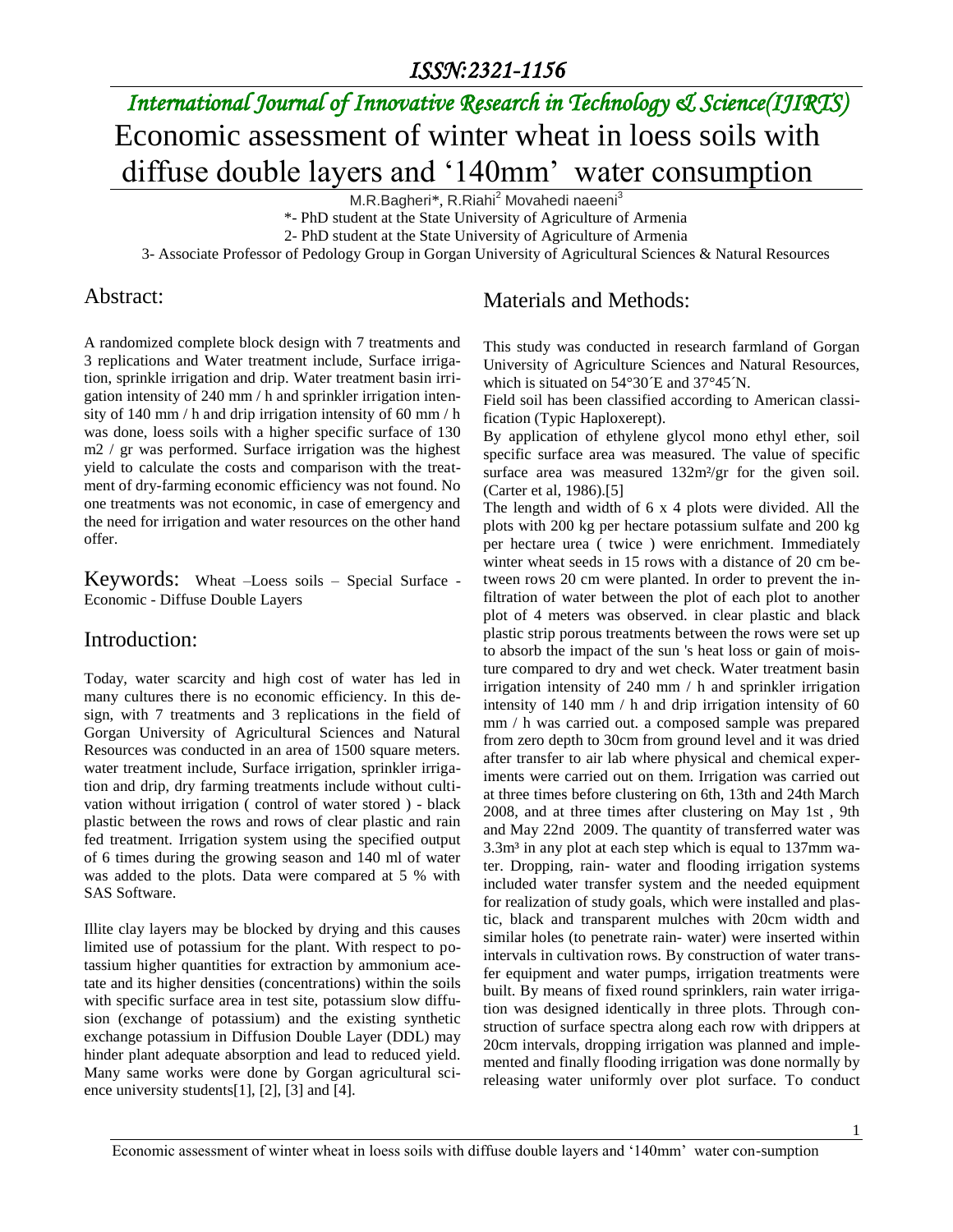### *ISSN:2321-1156*

## *International Journal of Innovative Research in Technology & Science(IJIRTS)*

chemical syntheses, samples were derived from rhizosphere and soil up to 30cm depth and exactly from place of taking plant samples and also of the plant simultaneously on dates April 16th 2009 (before clustering) and June 17th 2009 (at the end of maturing of wheat). About 40 samples were extracted from the plant before clustering phase and of four its upper leaves. To determine wheat yield and its elements, sampling was done on 1 cubic meter of surface of trial plot. The given design was carried out within completely random blocks and data analysis by SAS software and through

comparison of mean data according to Fisher's Least Significant Difference (LSD) test at 5% level.

#### Results and Conclusion:

Table 1 shows the yield and the indices. The highest seed yield and total yield of the basin irrigation. The highest and the lowest yield for the treatment of clear plastic to 3770kg /

hr and 2860kg / hr , respectively**.**

|                                      | $-0.000$ $-0.000$                |                                |                                                   |                                |                                   |                                              |                               |                              |                                        |         |  |  |  |  |
|--------------------------------------|----------------------------------|--------------------------------|---------------------------------------------------|--------------------------------|-----------------------------------|----------------------------------------------|-------------------------------|------------------------------|----------------------------------------|---------|--|--|--|--|
| Treatment                            |                                  | Compared of average            |                                                   |                                |                                   |                                              |                               |                              |                                        |         |  |  |  |  |
|                                      | Mean<br>Stem<br>Fertilized<br>Ξ. | Ξ.<br>Mean<br>Spikelet<br>Bush | Mean<br>Stem<br>Length<br>$\mathsf{D}_\mathsf{L}$ | Mean<br>Cluster<br>Seed<br>per | No in<br><b>Cluster</b><br>$1m^2$ | burs<br>per<br>Grain<br>ŗ<br>Weight<br>Thou- | $\rm Kg/m$<br>Chaffs<br>Yield | Seed<br>Yield<br>$\rm Kg/hr$ | $\rm Kg/m$<br><b>Biologic</b><br>Yield | Index % |  |  |  |  |
| <b>Drop Irrigation</b>               | $4.53^{\circ}$                   | $75.40^{\rm a}$                | $93.26^a$                                         | 30.6 <sup>c</sup>              | $535.5$ <sup>c</sup>              | $38.17^{\rm b}$                              | 4210 <sup>b</sup>             | 3420 <sup>b</sup>            | $7630$ c                               | 44      |  |  |  |  |
| Rainwater Irriga-<br>tion            | 4.73 <sup>b</sup>                | $63.8^{\circ}$                 | $87.5$ <sup>c</sup>                               | 28.90 <sup>d</sup>             | $571.2^{\rm a}$                   | 37.29 <sup>c</sup>                           | $4480^{\rm a}$                | $3350$ <sup>c</sup>          | 7830 <sup>b</sup>                      | 42      |  |  |  |  |
| <b>Flood Irrigation</b>              | 4.80 <sup>a</sup>                | $66.7^b$                       | 90.1 <sup>b</sup>                                 | $33.36^b$                      | $557.4^b$                         | $40.52^{\rm a}$                              | $4550^{\mathrm{a}}$           | $3770^a$                     | $8320^a$                               | 45      |  |  |  |  |
| <b>Black Plastic</b>                 | 4.40 <sup>d</sup>                | 62.2 <sup>d</sup>              | 85.2 <sup>d</sup>                                 | $40.01^a$                      | 524.7 <sup>d</sup>                | $31.74^e$                                    | $3730^{\circ}$                | $3370$ <sup>c</sup>          | 7100 <sup>d</sup>                      | 47      |  |  |  |  |
| <b>Transparent</b><br><b>Plastic</b> | 4.06f                            | $59.40^{\circ}$                | 89.7 <sup>b</sup>                                 | $26.67^e$                      | $454.3^e$                         | $37.41$ <sup>c</sup>                         | $3440$ <sup>d</sup>           | $2860$ <sup>d</sup>          | $6300^\mathrm{e}$                      | 45      |  |  |  |  |
| Farming<br>Dry-<br><b>Treatment</b>  | 4.13 <sup>e</sup>                | $63.80^\circ$                  | $85.50^\mathrm{e}$                                | $32.70^{\rm b}$                | $451.1^e$                         | $35.12^d$                                    | $3780^\circ$                  | $3330^{\circ}$               | 7110 <sup>d</sup>                      | 46      |  |  |  |  |
| <b>LSD</b>                           | 0.05                             | 0.92                           | 0.69                                              | 0.77                           | 8.61                              | 0.5                                          | 75.05                         | 48.06                        | 117.5                                  | 0.002   |  |  |  |  |

Table 1 : yield and yield indices

Table 2 The physicochemical Properties

|                       | Table-2: Soil Physical- Chemical Properties (depth 0-30cm) |      |     |                          |                  |                                                                                 |                                     |                                             |                                                              |                                   |                                           |                                        |
|-----------------------|------------------------------------------------------------|------|-----|--------------------------|------------------|---------------------------------------------------------------------------------|-------------------------------------|---------------------------------------------|--------------------------------------------------------------|-----------------------------------|-------------------------------------------|----------------------------------------|
| Soil<br>Texture       | Sand                                                       | Silt | C1a | uudd<br>Azote<br>Nitrate | Ammonium<br>20te | borane<br>potassium<br>tetra<br>(und) um<br>Absorbable<br>phenyl<br>sodi-<br>.द | pon<br>Organic<br><b>OC%</b><br>Car | Total New Materials<br>Materials<br>Neutral | potassium<br>uudd<br>Absorbable<br>Acetate<br>unnuouuu<br>्र | snououdsoud<br>uudd<br>Absorbable | Saturated<br>Acidity<br>Vase<br>$\vec{r}$ | Ds/m<br>$d$ uctance<br>Electric<br>Con |
| Silty<br>loam<br>clay | 10                                                         | 56   | 34  | 13.3                     | $\bf{0}$         | 620                                                                             | 0.96                                | 24                                          | 350                                                          | 11.2                              | 7.3                                       | 0.65                                   |

Loess soil region, Gorgan University of Agricultural was a silty clay loam soil . According to havlin's works [6], with 13-15mgr/ kilogram soil nitrate in zero surface up to 30cm, there is no need to azotic fertilizer for production of 6 tons per hectare for wheat as well as with 12mgr/ kg phosphorus no need to phosphate fertilizer. It seems the given form for nitrogen belongs to colder regions in Gorgan city and for those areas with Gorgan climatic conditions where synthesis of organic substances is done more quickly it requires using

azotic fertilizer and probably in higher quantity. The quantity of absorbable potassium was 350 mgr/ kg with acetate so based on havlin's works [6] there is no need to azotic fertilizer with more than 160 mgr/ kg potassium. However, due to high specific surface and abundant Illite clay in the tested soils, wheat yield will be improved by giving fertilizer to soil. Soil texture within zero surfaces up to 30cm is the area of developing wheat in loamy- silty clay. (Table-2)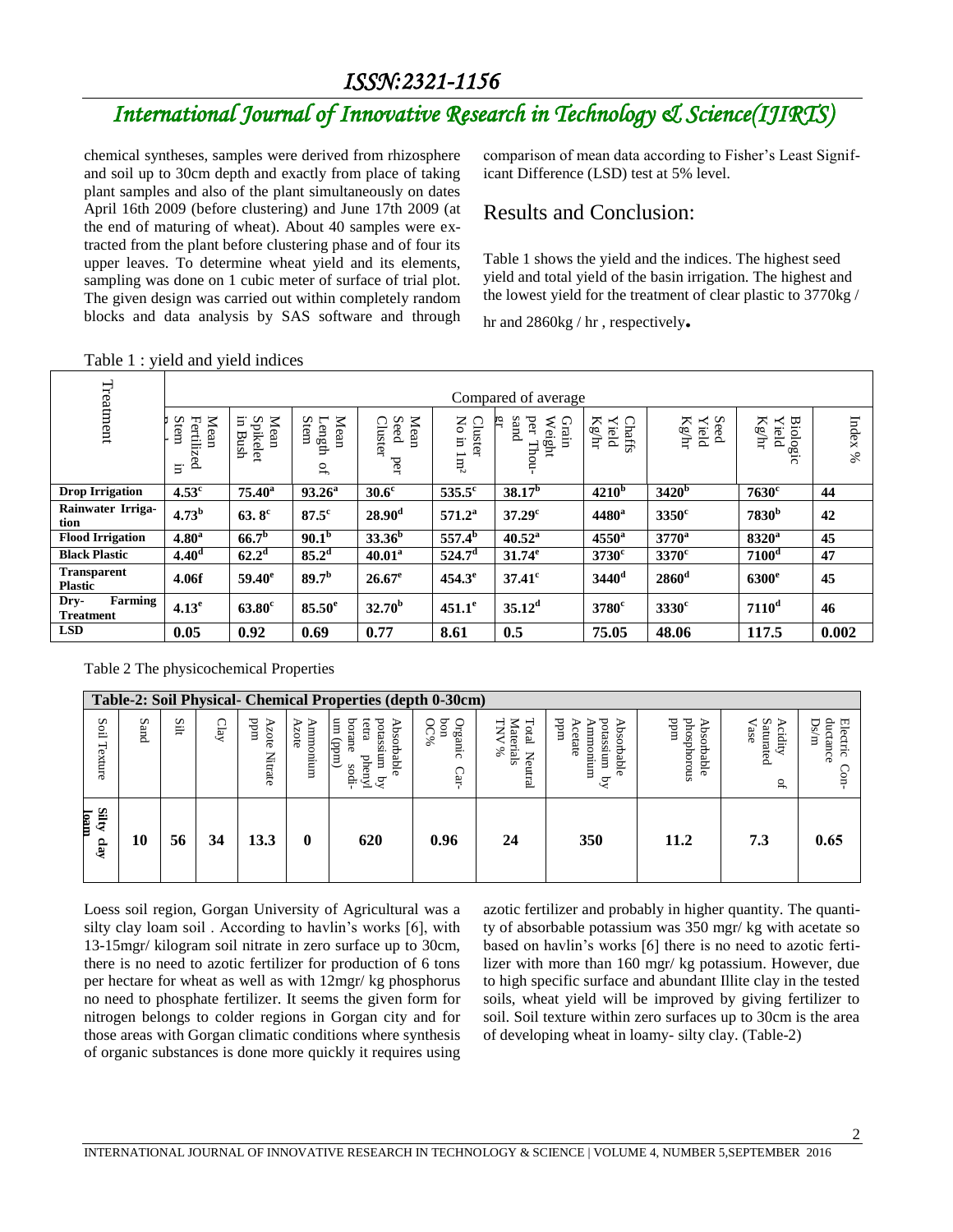### *ISSN:2321-1156*

## *International Journal of Innovative Research in Technology & Science(IJIRTS)*

Table 3 Consumption water

| <b>Table-3: Water Chemical Properties:</b> |                                       |                            |               |                |                           |     |     |                       |          |     |             |                         |                |                                             |                  |
|--------------------------------------------|---------------------------------------|----------------------------|---------------|----------------|---------------------------|-----|-----|-----------------------|----------|-----|-------------|-------------------------|----------------|---------------------------------------------|------------------|
|                                            | RS<br>Sodium<br>Residual              | Š.<br>Ratio<br>Sodium<br>₩ | ᇃ<br>Hardness | meq/l<br>Total | meq/lit                   |     |     |                       |          |     |             |                         | Ω.<br><b>E</b> | ms<br>┑<br><b>E</b>                         | Ds/m<br>Electric |
| <b>lassification</b>                       | $_{\text{med}}$<br>p<br>ð<br>š<br>āte | ⋗<br>hsorption             |               | ations         | $\mathbf{N}^{\mathbf{d}}$ | ã   | ₩   | Lotal<br>Ε.<br>٥<br>Ē | ⊻        | 804 | <b>HCO3</b> | $\overline{\mathbf{c}}$ |                | $\int 3u$<br>Diss<br>N<br>ă<br>U.<br>జ<br>ದ | Conductance      |
| c2S1                                       | 0.5                                   | 0.2                        | 280           | 5.9            | 0.3                       | 2.4 | 3.2 | 6.7                   | $\bf{0}$ | 0.6 | 6.1         | 0                       | 7.5            | 416                                         | 0.65             |

(Table-3) According to classification of American Soil Salinity Lab (1954), since water EC is greater than 0.25 and lesser than 0.75, so water is classified by medium risk of salinity and because of this fact that RSC quantity is lesser than 1.25 and sodium absorption ration is lower than 7 then risk of soil basification with this water and reaction of both with sodium is low. Then the consumption water was no salty no salinity.

Table 4 Comparison of costs

| treatment                              |                        | Seed<br>income<br>) In thousands | Residual<br>Costs<br>) In thousands of rials (<br>income<br>) In thousands |                                 |                               |                                |                               |                            |                        |                      | The dif-<br>ference<br>between | Treatment<br>difference<br>of treat-<br>ment dry- |          |
|----------------------------------------|------------------------|----------------------------------|----------------------------------------------------------------------------|---------------------------------|-------------------------------|--------------------------------|-------------------------------|----------------------------|------------------------|----------------------|--------------------------------|---------------------------------------------------|----------|
|                                        | Seed<br>Yield<br>Kg/hr | Kg<br>Seed<br>10,000<br>rials    | Chaffs<br>Yield<br>Kg/hr                                                   | <b>Straw Kg</b><br>500<br>rials | Land<br>clear-<br>ing100<br>0 | G<br>ro<br>un<br>d<br>re<br>nt | Water<br>pric-<br>ing<br>1500 | Seed<br>buy-<br>ing<br>100 | ferti-<br>lizer<br>200 | Work-<br>ing<br>6000 | Equip-<br>ment                 | income<br>and ex-<br>penses                       | farming  |
| Irriga-<br>Drop<br>tion                | 3420                   | 34200                            | 4210                                                                       | 210/5                           | 1000                          |                                | 1500                          | 100                        | 200                    | 6000                 | 20000                          | 5610                                              | $-20579$ |
| Rainwater<br>Irrigation                | 3350                   | 33500                            | 4480                                                                       | 224                             | 1000                          | $\qquad \qquad$                | 1500                          | 100                        | 200                    | 6000                 | 10000                          | 14924                                             | $-11265$ |
| Flood Irriga-<br>tion                  | 3770                   | 37700                            | 4550                                                                       | 227/5                           | 1000                          |                                | 1500                          | 100                        | 200                    | 6000                 | 5000                           | 24124                                             | $-2065$  |
| <b>Black Plastic</b>                   | 3370                   | 33700                            | 3730                                                                       | 186/5                           | 1000                          | $\qquad \qquad$                | $\qquad \qquad$               | 100                        | 200                    | 6000                 | 2000                           | 24586                                             | $-1603$  |
| Transparent<br>Plastic                 | 2860                   | 28600                            | 3440                                                                       | 172                             | 1000                          |                                |                               | 100                        | 200                    | 6000                 | 2000                           | 19472                                             | $-6717$  |
| Farm-<br>Dry-<br>Treat-<br>ing<br>ment | 3330                   | 33300                            | 3780                                                                       | 189                             | 1000                          |                                |                               | 100                        | 200                    | 6000                 | $\qquad \qquad$                | 26189                                             | $\theta$ |

### Conclusion:

Increasing moisture of soil solution by irrigation through reduction of soil mechanical resistance and rising growth in root also may provide more absorption of potassium with higher yield. By irrigation treatments, number of clusters was increased in area unit and yield. Compare the costs for treatments and proceeds from the sale of seeds and wheat straw showed when considering the costs and income per hectare for each treatment compared to the dry-farming treatment, No one treatments was not economic, in case of emergency and the need for irrigation and water resources on the other hand offer.

#### References:

- [1] Amini, S., (2006). "Review of waste materials of paper-making factory on soil productivity and wheat growth", MA Thesis, Gorgan University of Agriculture Sciences & Natural Resources.
- [2] Sebti, M., Movahedi Naeinee, S.A.R., Ghorbani Nasrabadi, R., Roshani, GH. A., Shahriari, GH. and M., Movahed (2009). "To determine potassium appropriate alembic in a loessal soil with dominantly Illite clay and impact of azotobacter and vermin compost on absorbable potassium density and quantity and yield of dry- farming wheat ",